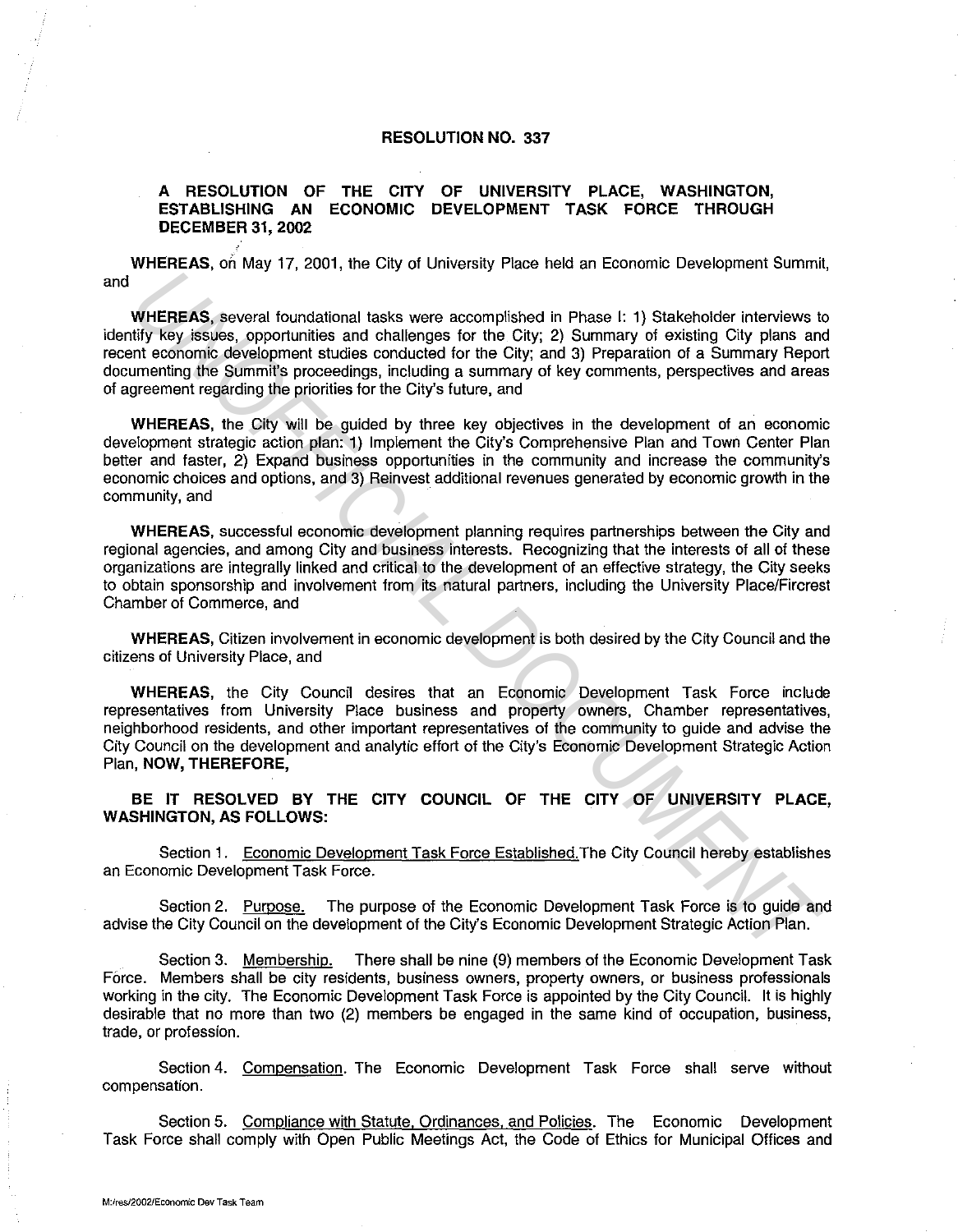other applicable laws, ordinances, and city policies. All meetings of the Economic Development Task Force shall be in City Hall.

Section 6. Vacancies and Removal of Members. Vacancies occurring otherwise than through the expiration of terms shall be filled for the part of the term not yet expired. Members may be removed, after Council review, for inefficiency or nonperformance of duty, misconduct, or malfeasance in office. An Economic Development Task Force member may be removed for having more than three unexcused absences, or four excused absences, during a twelve-month period.

Section 7. Organization. The City Council shall appoint the Economic Development Task Force chairperson. The Economic Development Task Force shall elect its own vice-chairperson, and create and fill such other offices as it may determine it requires. The vice-chairperson shall preside in the absence of the chairperson. The chairperson and vice-chairperson shall be voting members of the Economic Development Task Force. The Economic Development Task Force will meet monthly from February to October 2002. The Task Force will report to the City Council bimonthly. A majority of the members of the Economic Development Task Force shall constitute a quorum. The Economic Development Task Force shall keep a written record of its meetings, findings, and determinations, which shall be a public record. Section 7. <u>Origanization</u>. The City Council stall appoint the Economic Development Task Force shall elect its own vice-chaipeson, and creasure a finit such that ill such the full such that in the full such that in the ful

## **Economic Development Task Force Member Responsibilities**

- Regularly attend Economic Development Task Force meetings and contribute constructively to Economic Development Task Force discussion. Consider and discuss issues from a system wide perspective, as well as that of particular stakeholders.
- Understand and be able to articulate the Economic Development Task Force's purpose, responsibilities, and work plan.
- Communicate and coordinate with the member's constituent group to (a) represent the group's perspective on key issues; and (b) convey information from the Economic Development Task Force back to stakeholders.
- As necessary, participate in the Economic Development Task Force's community outreach efforts, as draft policies are developed.
- Review and provide comments on draft reports and recommended policies.
- Provide feedback to the Economic Development Task Force chair and project staff on Economic Development Task Force process and progress.

## **Economic Development Task Force Operating Principles**

- The Economic Development Task Force will operate by consensus. All members' positions will be respected and considered, and wherever possible the group will work collaboratively to reach consensus on recommendations.
- Economic Development Task Force will communicate questions, issues and suggestions to its staff liaison, the Deputy City Manager/Community and Economic Development Director, who will coordinate actions and responses among staff, and the Economic Development Task Force chair.
- Economic Development Task Force meetings will start and end on time.
- Meeting summaries will be prepared following each meeting, summarizing the issues discussed and the decisions reached. A list of members present will be included in the meeting summary.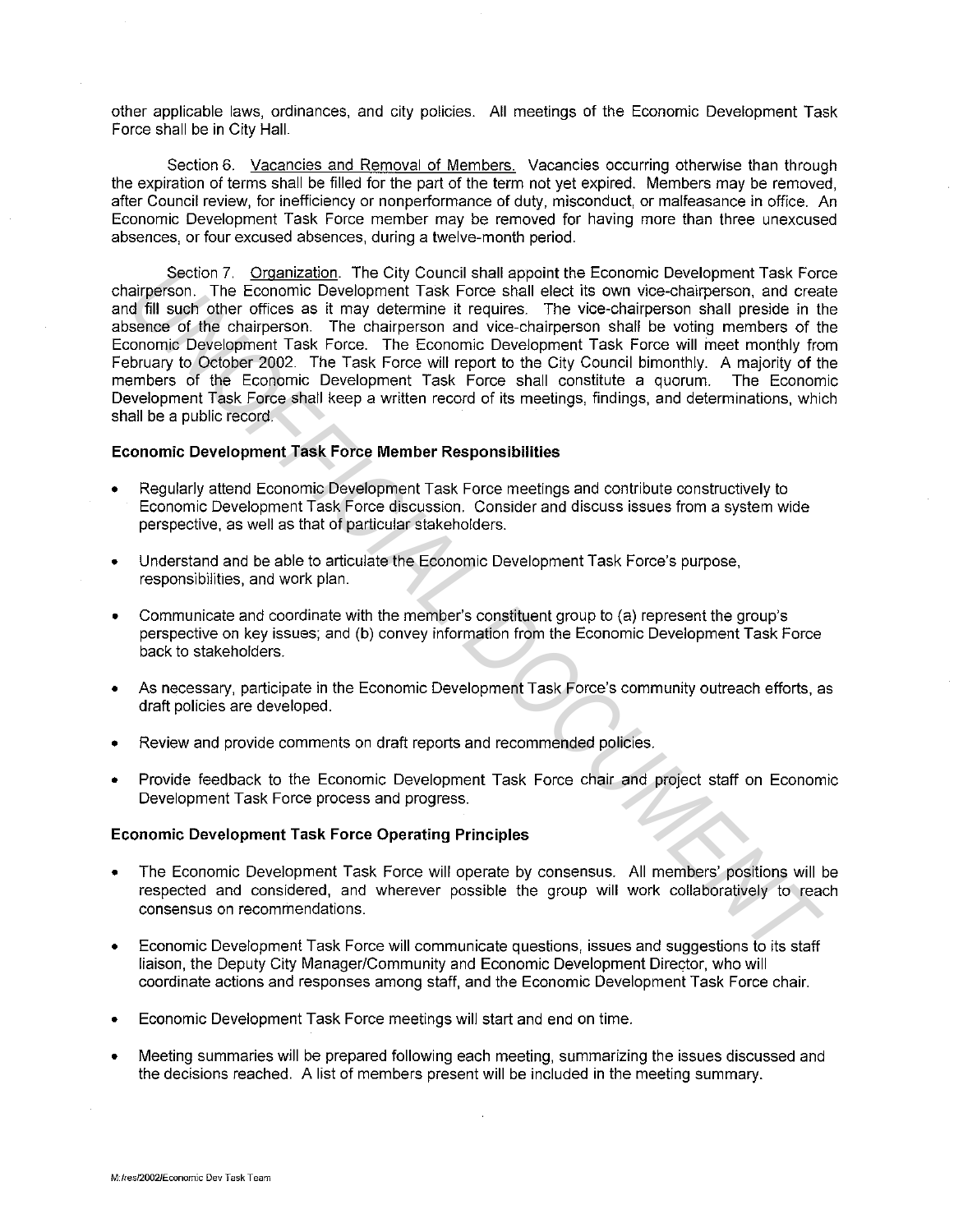- Email communications among Economic Development Task Force members shall be conveyed to the Deputy City Manager/Community and Economic Development Director, in order to coordinate information sharing among Task Force members. No communication intended to reach a consensus on any issue shall be sent via e-mail.
- The Economic Development Task Force will be "principals only" no alternates.

Section 8. Voting. A majority vote of those members present constitutes a quorum at an open meeting of the Economic Development Task Force shall be necessary to legally act on any matter before the Economic Development Task Force.

Section 9 Expenditures. Any expenditures of the Economic Development Task Force shall be within the amounts appropriated for that purpose by the City Council.

Section 10. Consultants and Advisors. The Economic Development Task Force may recommend the retention of a consultant, or consultants as may be needed, to the City Council. The consultants are to assist the Task Force in its studies and reviews. Upon approval by the City Council, the City shall hire the consultant. In addition, the Economic Development Task Force, through its chairperson, may request formal opinions or recommendations from the Deputy City Manager/Community And Economic Development Director, on any matter pending before it. **Experimention Chromometrical Schement Task Force shall be necessary to legally act on any matter before the Economic Development Task Force shall be the mounts appropriated for that purpose by the City Council.<br>
Section 9** 

Section 11. Powers and Duties. The Economic Development Task Force will assist and advise the Council on the following:

- A. Task 1. Environmental Scan and Community Profile Development
	- Develop a community profile of UP & surrounding jurisdictions, including comparative features
	- Collect/Review relevant, existing materials from Census data
	- Review/assess regional economic trends
	- Conduct supplemental interviews
	- Review/analyze Main Street Model, Smart Growth principles; models from other cities
	- Review tax increment financing issues
	- Identify key strengths, weaknesses, opportunities, threats & implications for UP
- B. Task 2. Business, Revenue & Market Analysis
	- Review data and inventory of existing businesses in the City
	- Update existing Sales Gap Leakage Analysis
	- Design and administer a community survey or focus group
	- Conduct a retail market analysis
- C. Task 3. Develop Preliminary Action Plan Goals and Implementing Strategies
- D. Task 4. Appropriate Roles and Responsibilities for City and its Economic Development Partners
- E. Task 5. Review the City's Vision Statement in the Context of Economic Development Action Plan Recommendations
- F. Task 6. Develop Final Economic Development Strategic Action Plan including recommendations and alternatives to finance implementation of action plan and report findings to the City Council in October, 2002 (if additional time is necessary, an extension will be considered.)

Section 12. Staff Support. The Deputy City Manager/Community and Economic Development Director shall be (or shall appoint) the staff liaison coordinator to support Economic Development Task Force assignments, and shall hire consultants to support on technical needs as funds are budgeted.